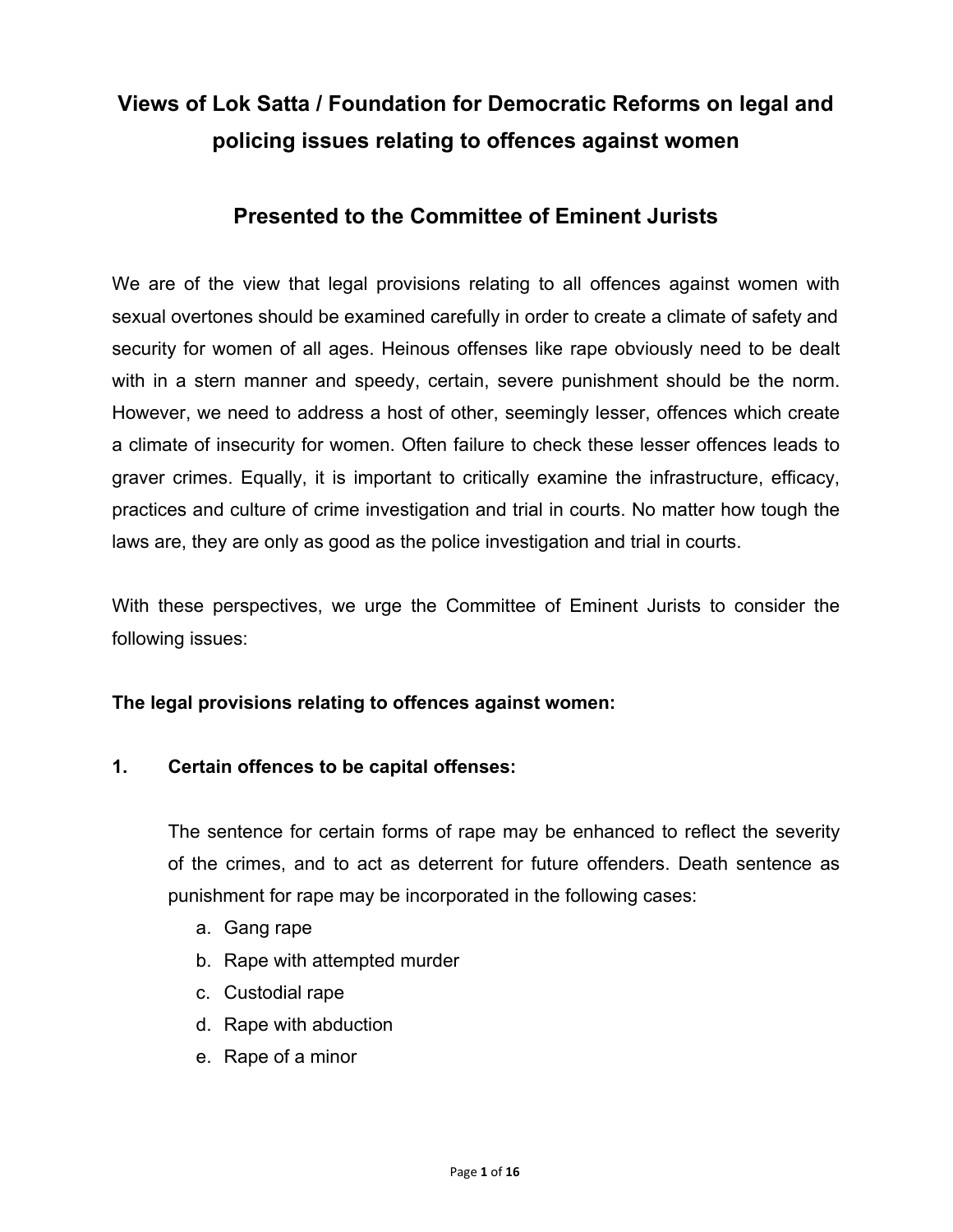- f. Rape when committed by a person who knows he has an incurable sexually transmitted disease
- g. Repeat offenders or those convicted of multiple rapes
- 2. A new section may be incorporated in IPC, providing for punishment of aiding and abetting of rape. There are many instances in which many people are witness to rape in a public place, sometimes as a 'punishment' for elopement or marriage without society's consent, or outside the caste. In such cases, those who cheer, applaud or encourage in any manner the crime of rape (Sec 376 IPC) or outraging the modesty of a woman (sec 354 IPC) should be punishable. The punishment may be at least 7 years Rigorous Imprisonment in case of abetting a rape, and at least 5 years in case of outraging the modesty of a woman, especially cases of disrobing etc.
- 3. Surprisingly, custodial rape is a bailable offense under Sec 376 A, 376B, 376C, and 376D. In all these cases, rape should be a non-bailable offense.
- 4. The punishment for assault or criminal force to a woman with intent to outrage her modesty (under Sec 354 IPC) is only imprisonment upto two years, or fine, or both. It may be necessary to define a new crime as a subset of Sec 354 IPC, involving physical violence, disrobing, tearing or removing forcibly part of clothing, touching private parts, and other despicable acts, and in such cases the punishment should be not less than 5 years Rigorous Imprisonment and upto 10 years. If the victim is a minor, the punishment should be not less than 10 years Rigorous Imprisonment, and upto life imprisonment.
- 5. The offenses under Sec 354 IPC are now bailable. All such offenses should be made non-bailable.

## **6. 'Caning' as punishment**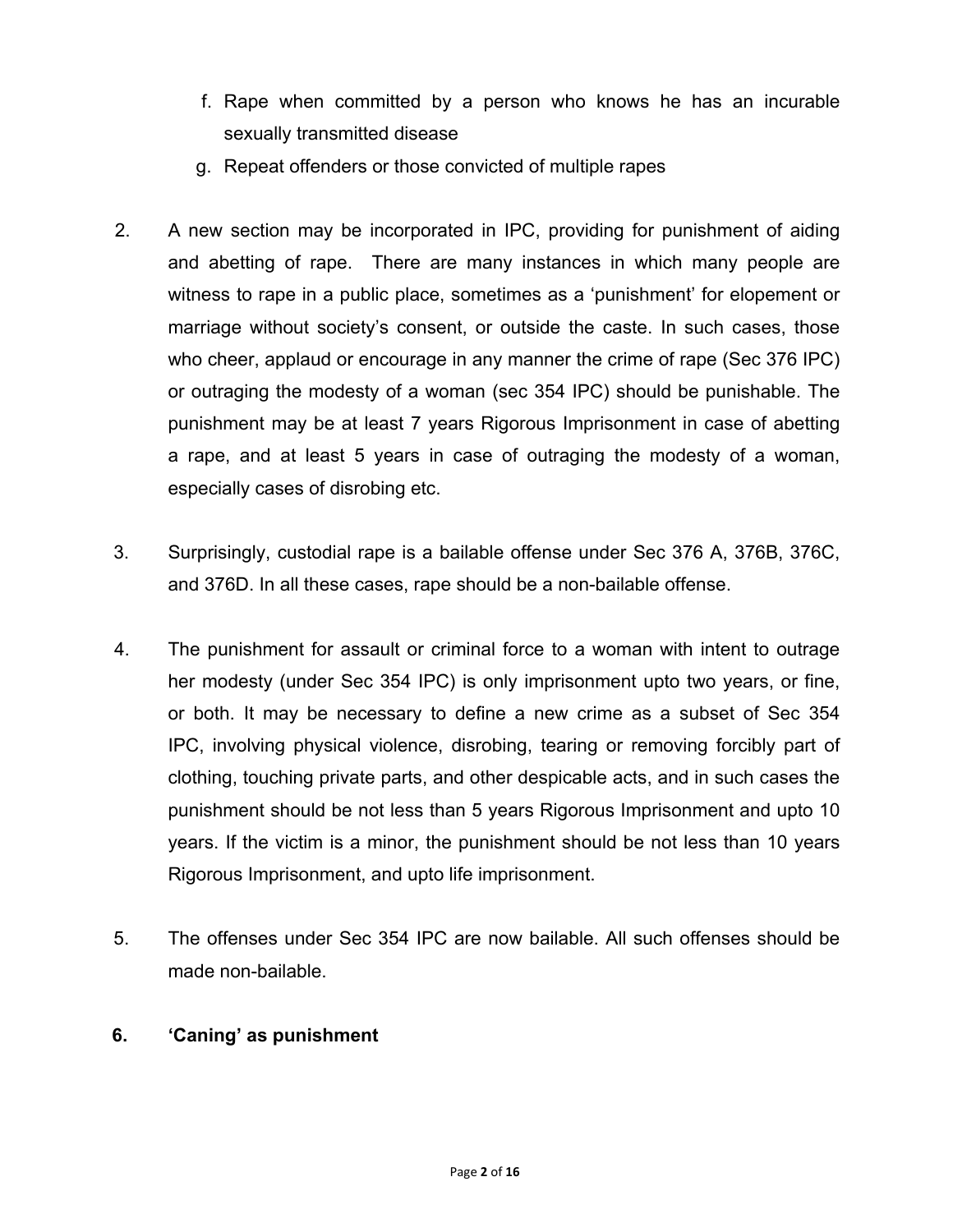The punishment for word, gesture or act intended to insult the modesty of a woman (Sec 509) is only imprisonment upto to one year, or fine or both. Often these actions are extremely offensive, and may involve exhibition of private parts, groping the body of the victim without consent etc. Such cases, if they are not checked effectively and exemplary punishment is not awarded, will lead to graver offenses including rape. Therefore, we believe, severe, swift and certain punishment in such cases is the greatest guarantor of safety of women in public places.

We therefore urge the Committee to consider mandatory 'caning' as a punishment under Sec 509 IPC, as well as in respect of all sexual offenses except in cases where death sentence is awarded.

In Singapore, caning is administered as a punishment except in cases of death penalty. The caning is done in prison, and not in public. It does not cause any irreversible damage, and all precautions are taken to prevent damage to vital organs. However, the pain inflicted is said to be excruciating even when only six strokes are administered, and the wounds take upto a month to heal.

*Sections 325 to 332 of the Criminal Procedure Code of Singapore lay down the procedures governing caning, including:*

- *A convicted male criminal who is between the ages of 18 and 50 and has been certified medically fit by a medical officer may be subjected to judicial caning.*
- *He will receive a maximum of 24 strokes of the cane on any one occasion, irrespective of the total number of offences committed.*
- *If the offender is under 18 he may receive up to 10 strokes of the cane, but a lighter rattan cane will be used in this case. Boys under 16 may be sentenced to caning only by the High Court and not by district or juvenile courts.*
- *The convict will not be caned if he has been sentenced to death.*
- *The rattan cane shall not exceed half an inch (1.27 cm) in diameter and 1.2 meters long.*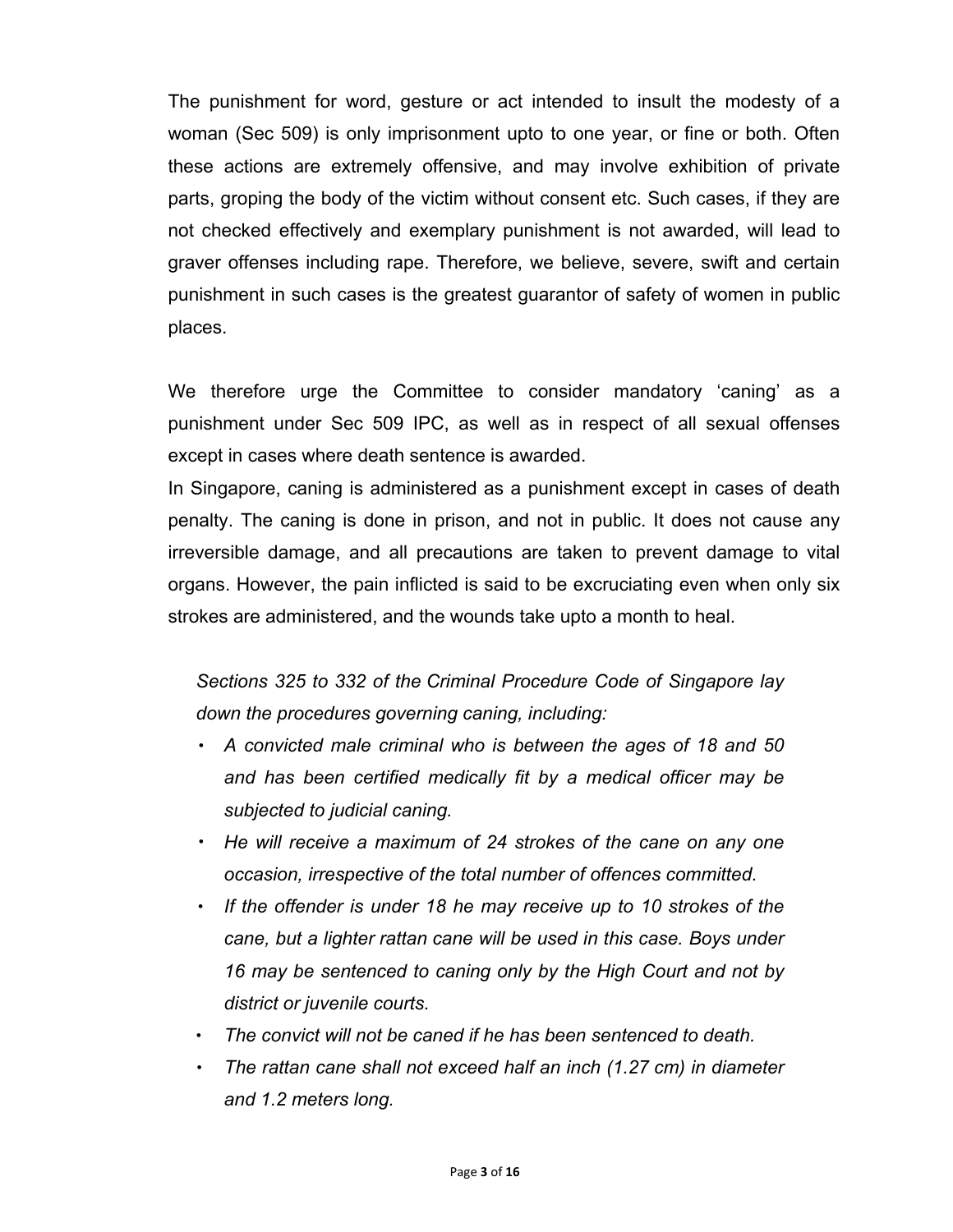We strongly urge that such a punishment should be incorporated in IPC in respect of all offences under Section 509, 354, 376 and related sections. In respect of Section 509, the caning above as a punishment may infact suffice as a sufficient deterrence in most cases. Since there is no public humiliation, nor is there lasting physical damage, this form of punishment cannot be considered cruel and unusual. If the law is means to regulate human behaviour, send a signal to society and ensure safety of women in a rapidly urbanizing, impersonal, modern society, we need to adopt some successful best practices from elsewhere.

- 7. Offences under Section 509 are bailable according to the first Schedule of CrPC. Also, under Section 320 CrPC, offenses under Section 509 are compoundable. We urge the Commission to recommend amendment of law to make these offences non-bailable and non-compoundable.
- 8. In respect of rape under Section 376 and other relevant sections, and offences under Section 354 IPC, confiscation of property should be also a mandatory punishment in addition to imprisonment or death. The value of property confiscated, or heavy fines realized should be deposited in a Special Fund to be utilized to compensate and rehabilitate the victim, and to ensure better prosecution of all offenses against women.

#### **9. Special courts**

Special courts should be established to deal with rape offenses under Sec 376-376D IPC and other offenses under Sec 354 IPC in a speedy and efficient manner. Already legal provisions exist under Sec 327 CrPC providing for in camera hearing in trial of rape charges. Similarly, Sec 309 provides that the inquiry or trial in respect of offences under Sec 376 to 376D of IPC should be completed within two months. Clearly, these provisions are often violated and trials take a long time. Therefore, we urge the Committee to recommend an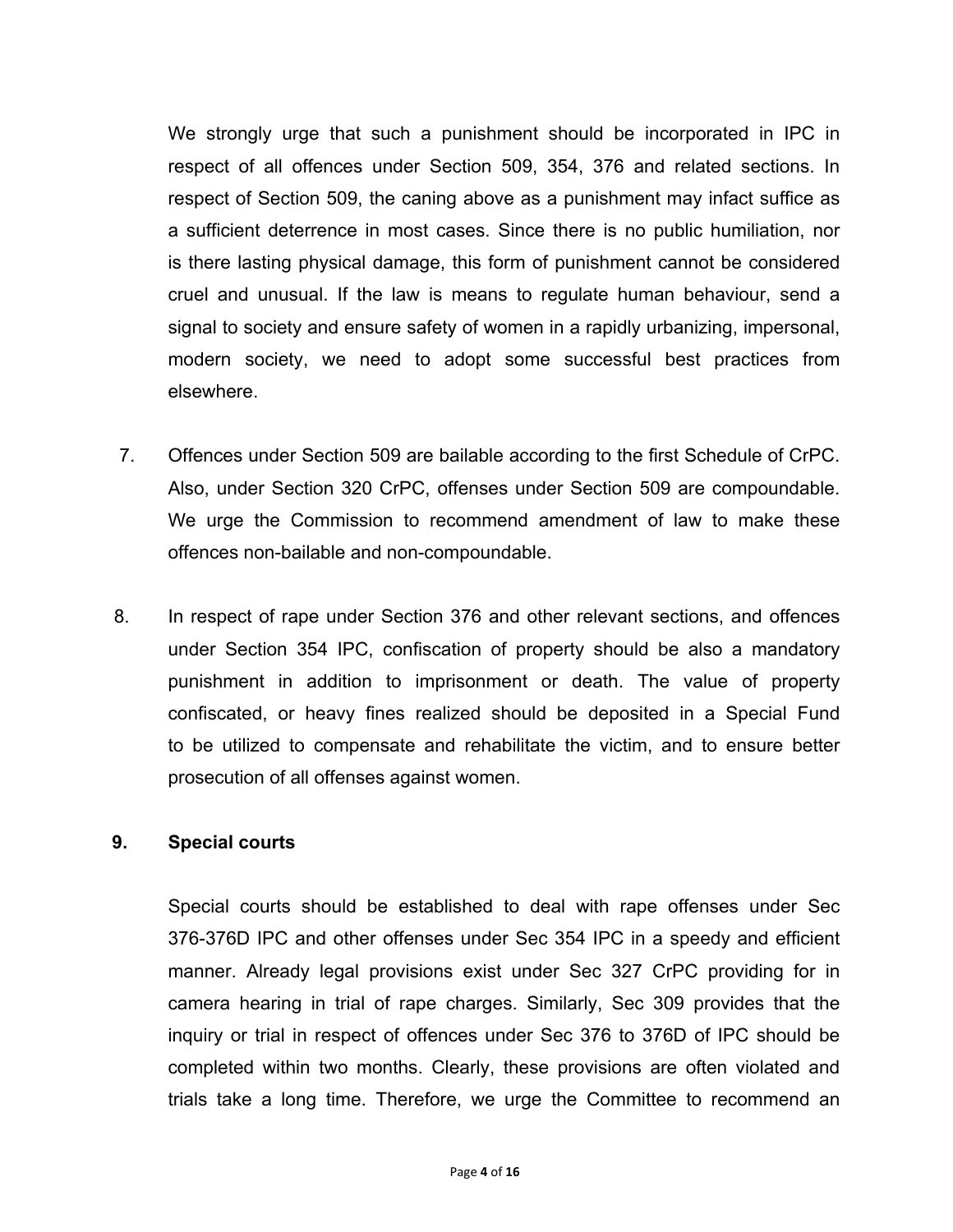effective and fool-proof institutional mechanism under High Court's control to ensure strict compliance with all the legal provisions relating to trials in these cases.

#### 11. **Local courts to deal with simple offenses**

In respect of offenses under Sec 509, we need speedy and summary proceedings to ensure quick disposal of cases and swift punishment. Already the Parliament enacted the Gram Nyayalayas Act (Act No. 4 of 2009) providing for rural courts in every intermediate Panchayat, and ensuring swift and summary disposal of simple cases, duly following principles of natural justice, as an integral part of the independent justice system. In most states, these courts have not been created. Our judge-population ratio is about 11 per million, as opposed to about 50-100 per million in many societies with effective rule of law. We urge the Committee to ensure implementation of Gram Nyayalayas Act and entrustment of all cases under Sec 509 to these local courts. The powers of these local courts may include awarding a 'caning', upto 12 strokes. This will relieve the sessions courts and other subordinate courts of a large number of cases, and will ensure swift and effective justice. We also urge the Committee to ensure that such local courts are constituted in a similar manner in urban areas including metropolitan cities, at the rate of one for every 50,000 population. All offences under Sec 509, and the less severe cases under Sec 354 could be entrusted to these local courts for speedy justice. Once these courts have powers of caning, fine and imprisonment upto one year, a large number of offences against women can be tried locally, swiftly, and inexpensively. In all these cases, the law can mandate completion of trial within two months.

#### 12. **Punishment to deter students and youth**

Offences against women are increasing among students. High school and college students must be made to realize that there would be serious consequences of their actions affecting their education and future career.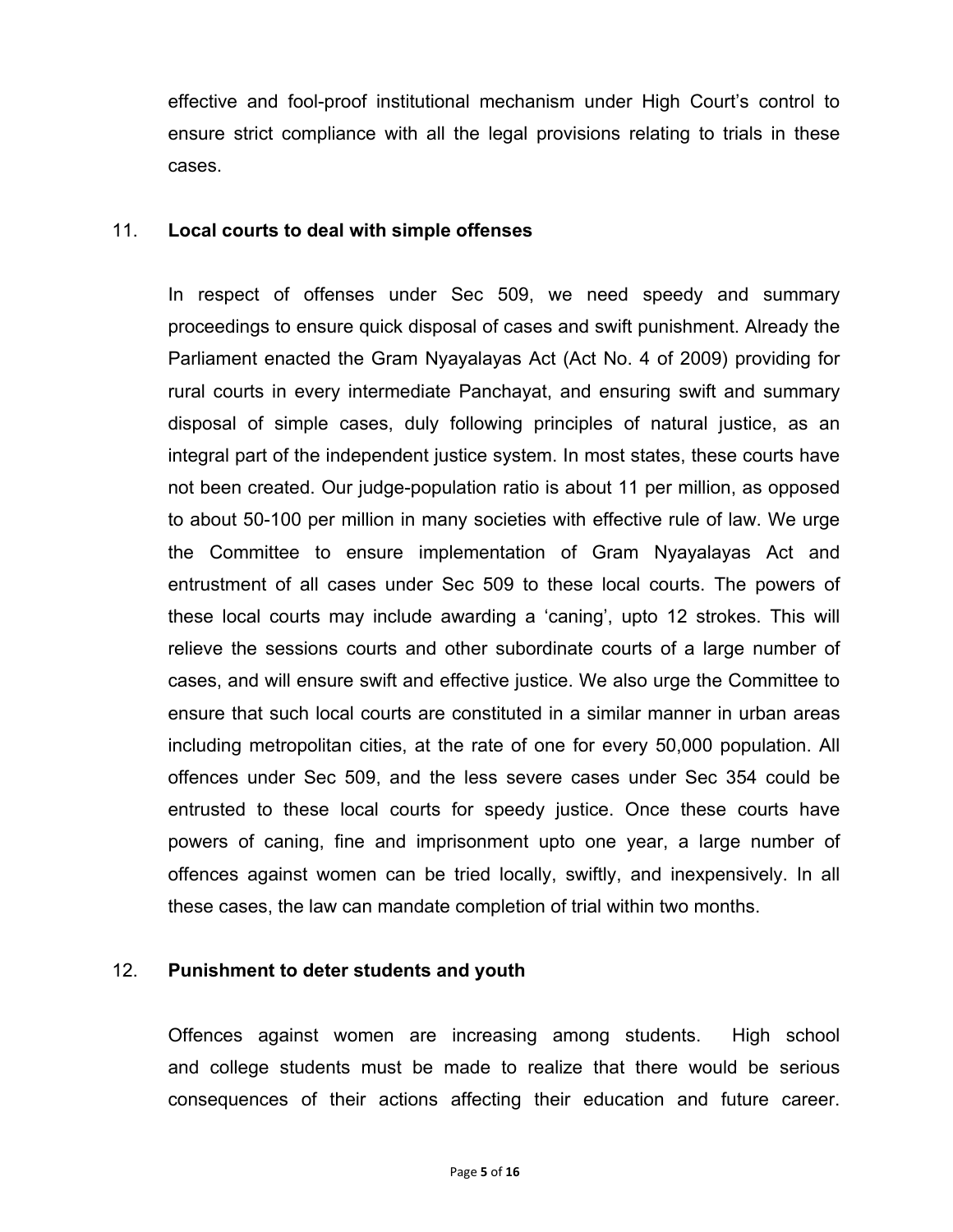Therefore, in addition to the existing or proposed enhanced punishments for offenses against women, the following mandatory punishments should be incorporated in IPC.

- Those charged with rape or sexual assault by a trial court shall stand rusticated from their educational institution until they are acquitted by the court.
- Those convicted for rape or sexual assault shall be permanently barred from further education, and public employment and employment in any private educational or healthcare institution, or any institution involved in custodial care.
- If a student is convicted under Section 509 IPC, he shall be rusticated for at least one year from all educational institutions. If he is convicted twice, he shall be permanently barred from further education, and will be disqualified from public employment, or employment in any private educational or healthcare institution, or any institution involved in custodial care.

Such a punishment will act as a deferent, and will help prevent a large number of offenses against women; and will ensure safety of women.

- 13. We urge the Committee to recommend amendment of law to ensure mandatory cancellation of bail if victims complain of harassment, backed by evidence.
- 14. The Committee may also consider recommending a suitable amendment to IPC, making the offence of coercion, threat or blackmail of victim of rape or her family by anybody a non-bailable, cognizable, non-compoundable offence, entailing at least two years prison term.
- 15. Some of the most gruesome crimes against women, including gang rapes, are committed by young people between 16 and 18 years of age. At this age, the culprits are sexually mature and are fully aware of the nature and magnitude of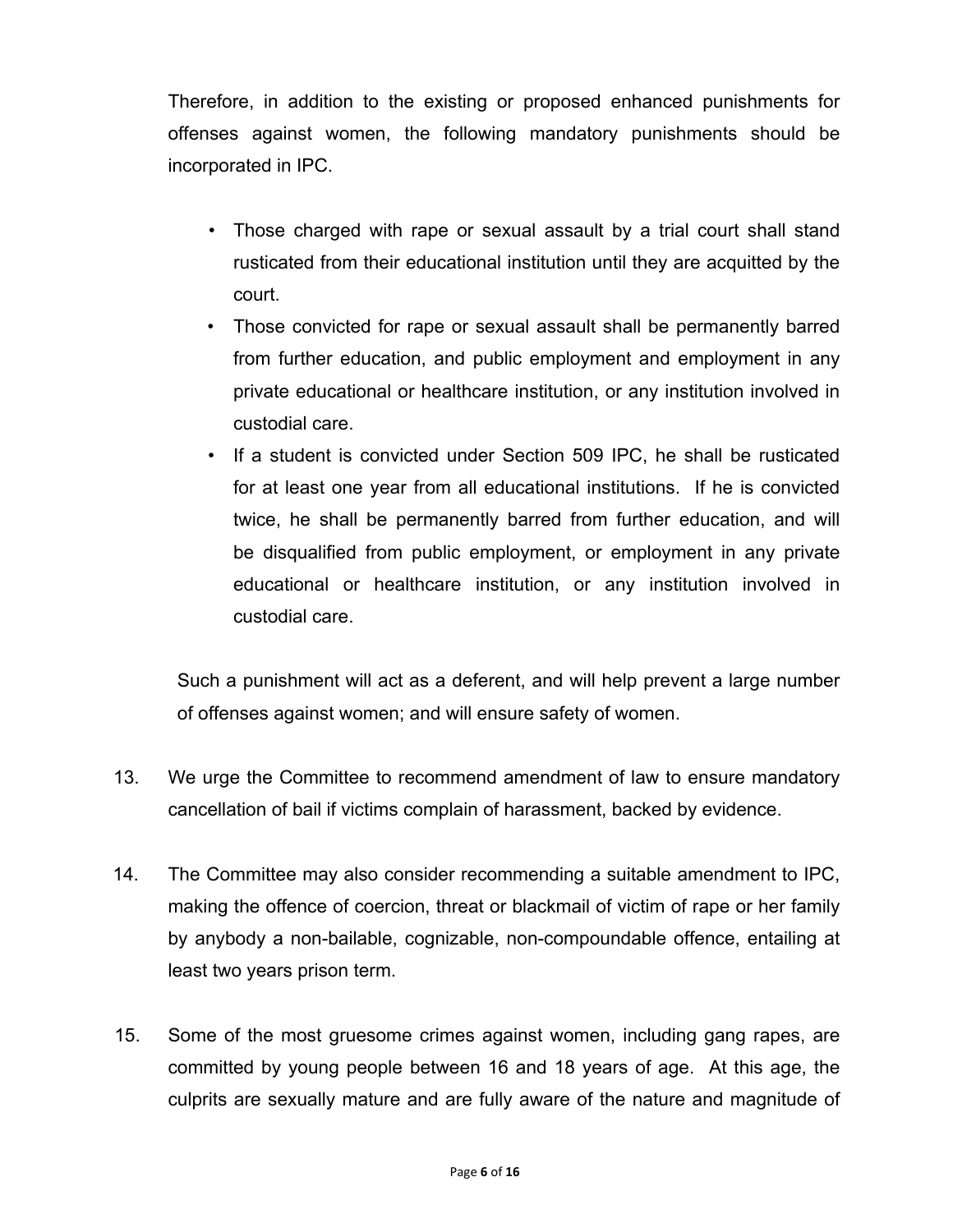the crime, and their actions cannot be dismissed as 'Juvenile', or indiscretions of youth. Therefore, we urge the Committee to recommend redefinition of the term "Juvenile" in Juvenile Justice Act, 2000, so that all culprits who have completed 16 years of age are tried as adults in respect of trials for sexual offences against women.

## 16. **Shifting burden of proof**

As a general rule, under our adversarial system of justice, the prosecution has to prove beyond all reasonable doubt that the accused had committed the crime. But in respect of rape, it is necessary to revisit this procedure. Most prosecutions in rape cases are failing, and instances of violent sexual crimes against women are on the increase. The accused are escaping the consequences of their crimes by resorting to many dubious technicalities, and often the vulnerable woman is further victimized because of social stigma. In an increasingly urbanised, impersonal society women need added protection of law, and sexual offenders must be subjected to a higher standard in trial courts.

Therefore we urge the Committee to recommend amendment of Chapter VII of the Indian Evidence Act to insert the following provision shifting the burden of proof to the accused after the prima facie evidence points to the culpability of the accused, and the person is charged with the offence in a trial court:

"In all cases where a person is charged of an offence against women, the burden of proof shall be on the person who is charged for such offence to prove that he has not committed the offence".

17. Often, the investigation in rape cases is extremely inefficient and tardy. Sometimes, there are deliberate acts of omission or commission denying justice. Often, statements under Sec 161 CrPC are not signed by witnesses, and copies not furnished to the complainants. Complaints of manipulation by police to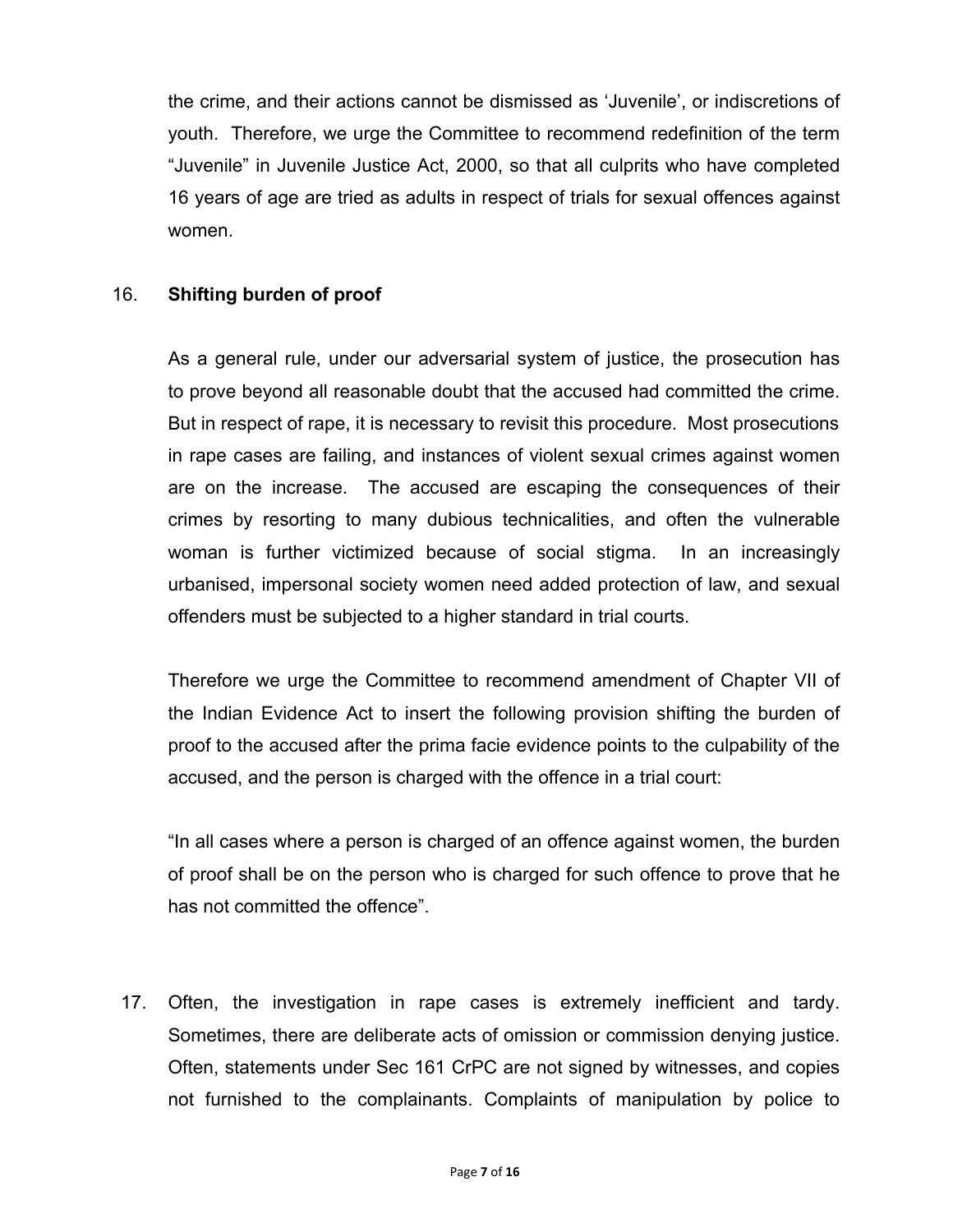favour the accused are not uncommon. We urge the committee to recommend incorporation of a section in chapter XI of IPC relating to offence against public justice, covering all such acts of omission and commission, and making them punishable for a term of at least three years.

18. Under the Indian Evidence Act, (Sec 25 and 26), statements or confessions made to a police officer, or in police custody by the accused (except in the presence of a magistrate) are not admissible in a court of law. In cases of rape, it is often very hard to gather evidence as time advances. Sometimes, the culprit is moved by contrition, and makes a statement or confession to the police officer. While such statements may not be conclusive proof of guilt, they should be given sufficient weightage in conjunction with other corroborative evidence in determining the guilt or otherwise. Section 24 of the Indian Evidence Act provides adequate safeguard against admitting confession caused by inducement, threat or promise.

Therefore, we urge the Committee to recommend that the law should be amended to the effect that statements or confession made to a police officer by the accused involved in a sexual offence should be admissible in a court.

## **19. Victim's right to representation**

Given the sensitivity of rape and molestation cases, the vulnerability of the victim, and the impact of these offences on society, there is need to provide for victim's representation in the trial. Usually in cognizable criminal cases, the state and the accused are the two adversarial parties. In rape and related cases, victim should have right of representation to ensure justice, and to ensure the victim is not in any way inconvenienced or humiliated, and is not further victimized. If the victim cannot afford a lawyer, the law should provide for free legal aid to the victim.

20. In all cases of rape under sections 376 – 376 D IPC, and sexual assault under section 354 IPC, there should be a norm that no commutation of sentence or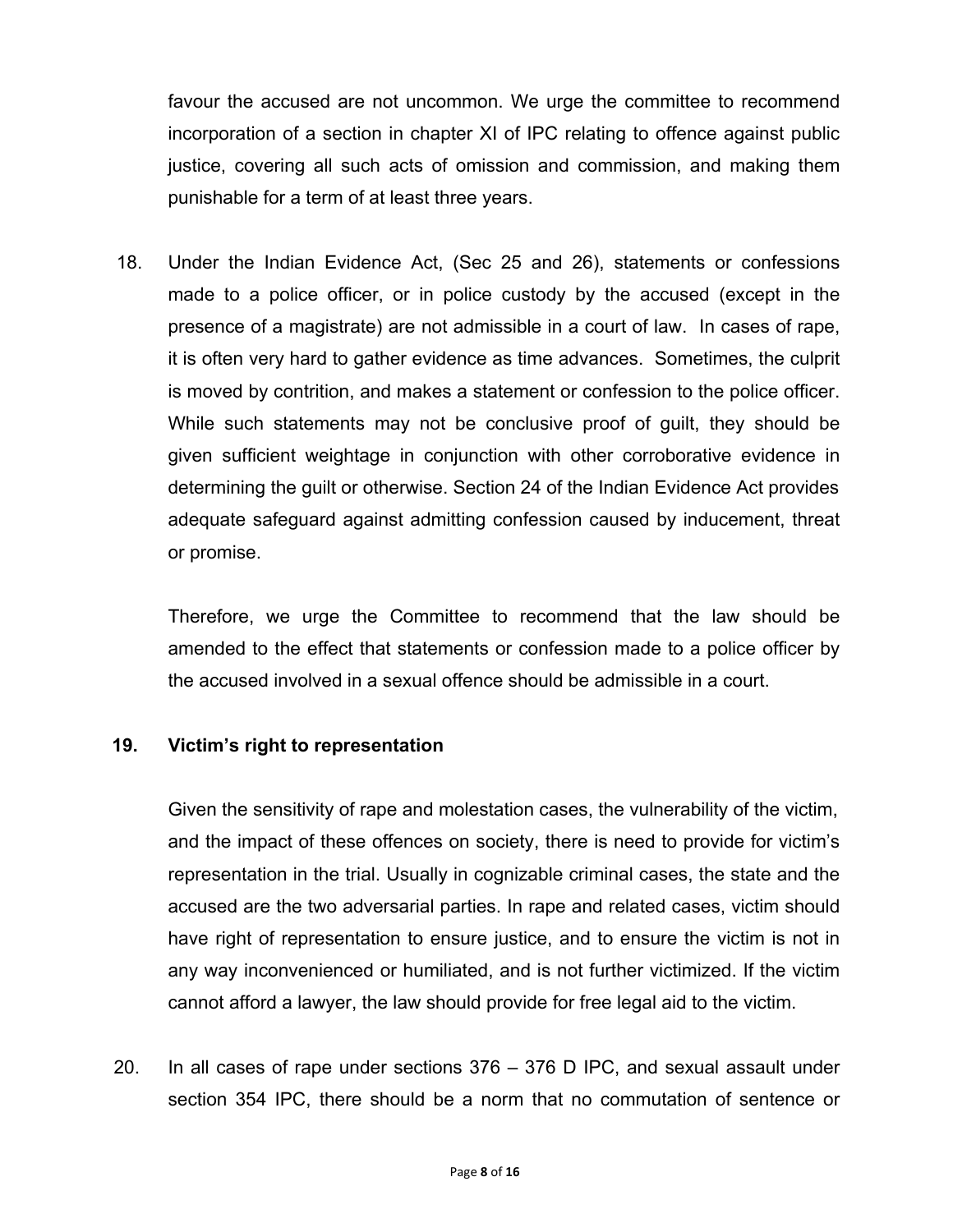pardon for convicts shall be allowed. The power of pardon or commutation by the President or Governor is admittedly a constitutional, sovereign power (Articles 72 and 161), and cannot be abridged by law. However, the executive can evolve mechanisms and guidelines in such cases to ensure that such power will never be invoked in favour of convicts of rape and related offences.

## **21. RP Act Amendment**

There are serious charges of sexual offences against elected representatives at various levels in the country. Once known sexual offenders are seen to be elected to responsible positions, and exercising power and influence, it creates a permissive climate that promotes violence and sexual offences against women. Therefore it is important that elected representatives are seen to set an example to society, and a message should be sent that no one is above law.

We therefore urge the Committee to recommend amendment of the Representation of the People Act to the effect that a person who is charged by a trial court with an offence against women, including an often punishable under Section 376-376D or Section 498A of the IPC, he shall be disqualified from being elected as a representative of the people, until he is acquitted by a court of law.

## 22. **Punishment for willful false complaints**

Once the laws relating to offences against women are strengthened to provide for more severe punishment, and burden of proof is shifted to the accused, there could be dangers of false complaints against innocent persons to settle personal scores or to besmirch their reputation for political or other purposes. Therefore, it is important that effective safeguards are instituted to prevent filing of false complaints. Otherwise, the laws intended to protect women will lose credibility, and there is danger of genuine cases being dealt with in a frivolous manner. This will ultimately defeat the purpose of the law, and endanger safety of women further.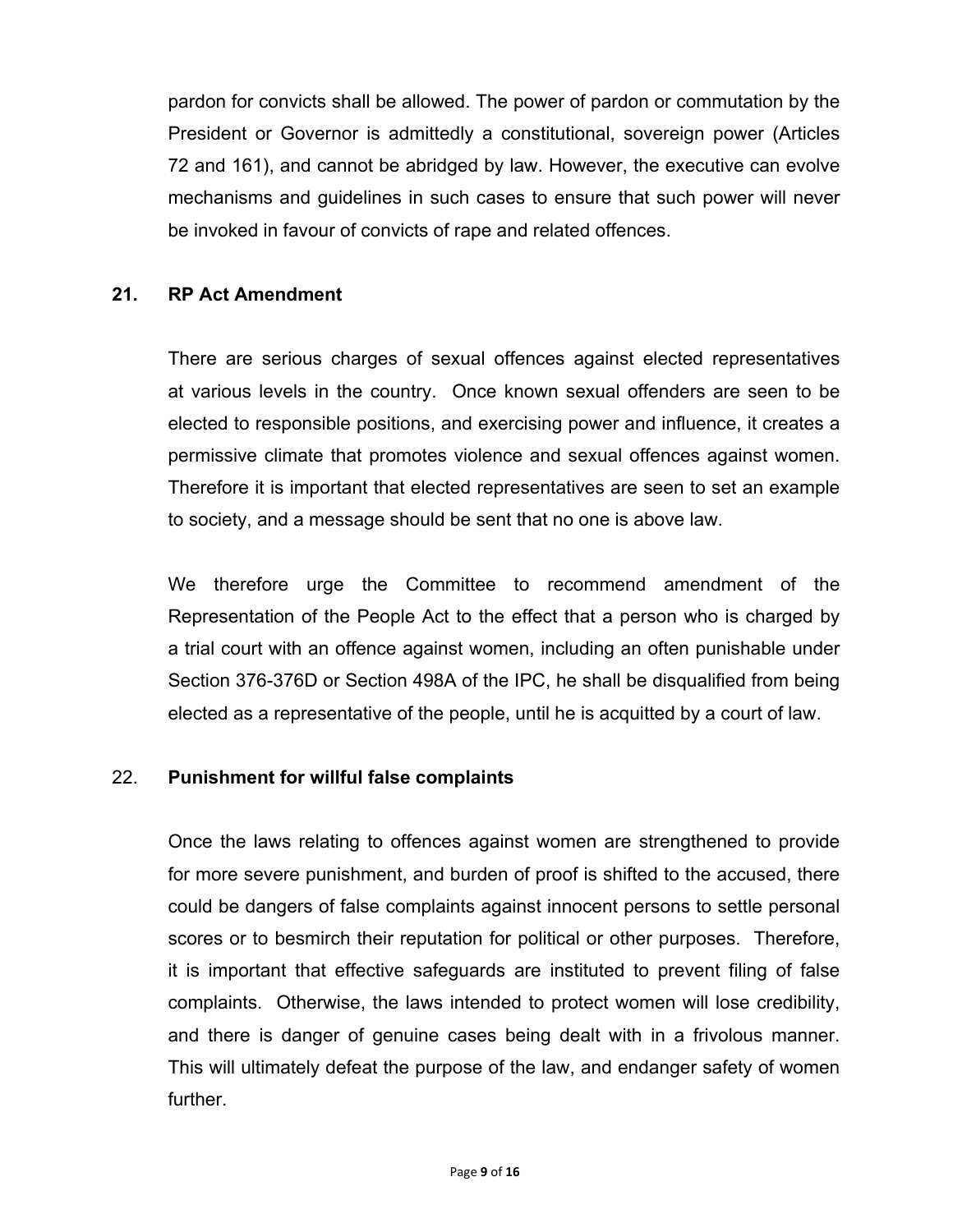Therefore we urge the Committee to recommend insertion of a section in IPC which makes a filing of a false complaint of a sexual offence deliberately and maliciously against an innocent person a cognizable and non-bailable offence with a penalty of at least 5 years of rigorous imprisonment.

## **Measures related to Policing:**

#### 1. **Crime surveys**

Crime in India is measured by police case registration records and the only source of information available to the public is the crime statistics collated by National Crime Record Bureau (NCRB). However, it is well known that problems of public non-reporting, police non-registration, and political interference exist today. Especially the sexual offences against women, minor and major, are largely under-reported and very poorly registered. There is a general belief that crime statistics, though not adequately collated, are underused in terms of building a wider public opinion on law and order in this country. Efficient usage of police and criminal justice resources would be possible only when we possess abundant and accurate information on crime against women.

#### **Recommendation**

An annual crime survey that mainly includes victimization by sexual incidents, public perception of police and criminal justice system, and public opinion of local crime levels against women and changes. Any other significant details can be appended.

#### **Survey details**

- **a.** The International Crime Victim Survey (ICVS) which is used in European countries and by many others shall be modified to include more details (Questionnaire) and to match our Indian Penal Code (IPC).The NCRB shall be authorized to perform design and oversight functions.
- **b.** Survey to be conducted annually at household level.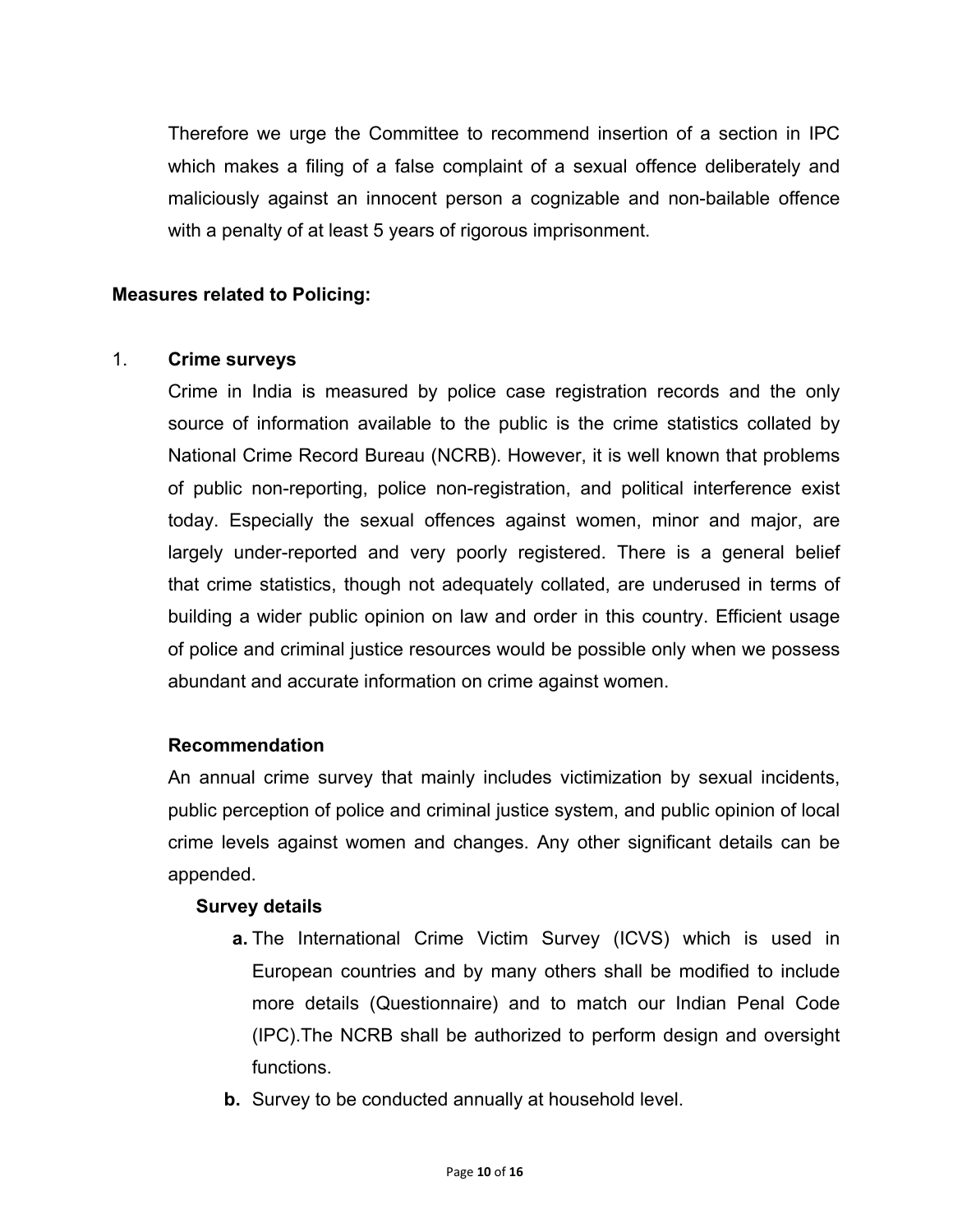- **c.** Survey shall be conducted by public or private organizations or both.
- **d.** Statistics shall be collated at as narrow as Mandal level and be made available for public consumption.

The empirical findings of such surveys will help us build institutions and mechanisms and evolve legal procedures aimed at better delivery of justice, and ensuring protection and safety of women.

#### 2. **Display of convicts' database**

In many countries in Europe and North America, an extensive database of criminals is prepared by the police based on prosecution and convictions, and the details are displayed to the public electronically and otherwise in an accessible manner. Also there are procedures ensuring restricting access of a convicted sexual offender to schools etc. people should have knowledge of sexual offenders in their neighborhood or place of work, and be able to take preventive action to protect their children and ensure safety of women. We therefore urge the Committee to recommend preparation and regular updating of such data bases and making them available to the public through the internet and other means

#### **3. Women's cells in police stations**

According to Bureau of Police Research & Development, as on 01.01.2012, the ratio of women constables to total constabulary is about 1:8. There were a total of 499 Women Police Stations in the country out of the 14,185 police stations and there was not a single Women Police Station in Delhi. There were 11 States/ UTs where there were no separate Women Police Stations at all. The actual strength of women police in India is just 84,479 while the sanctioned strength of total police force (Civil Police + Armed Police) is 2,124,596 which shows how inadequate our police strength is from the perspective of gender equality.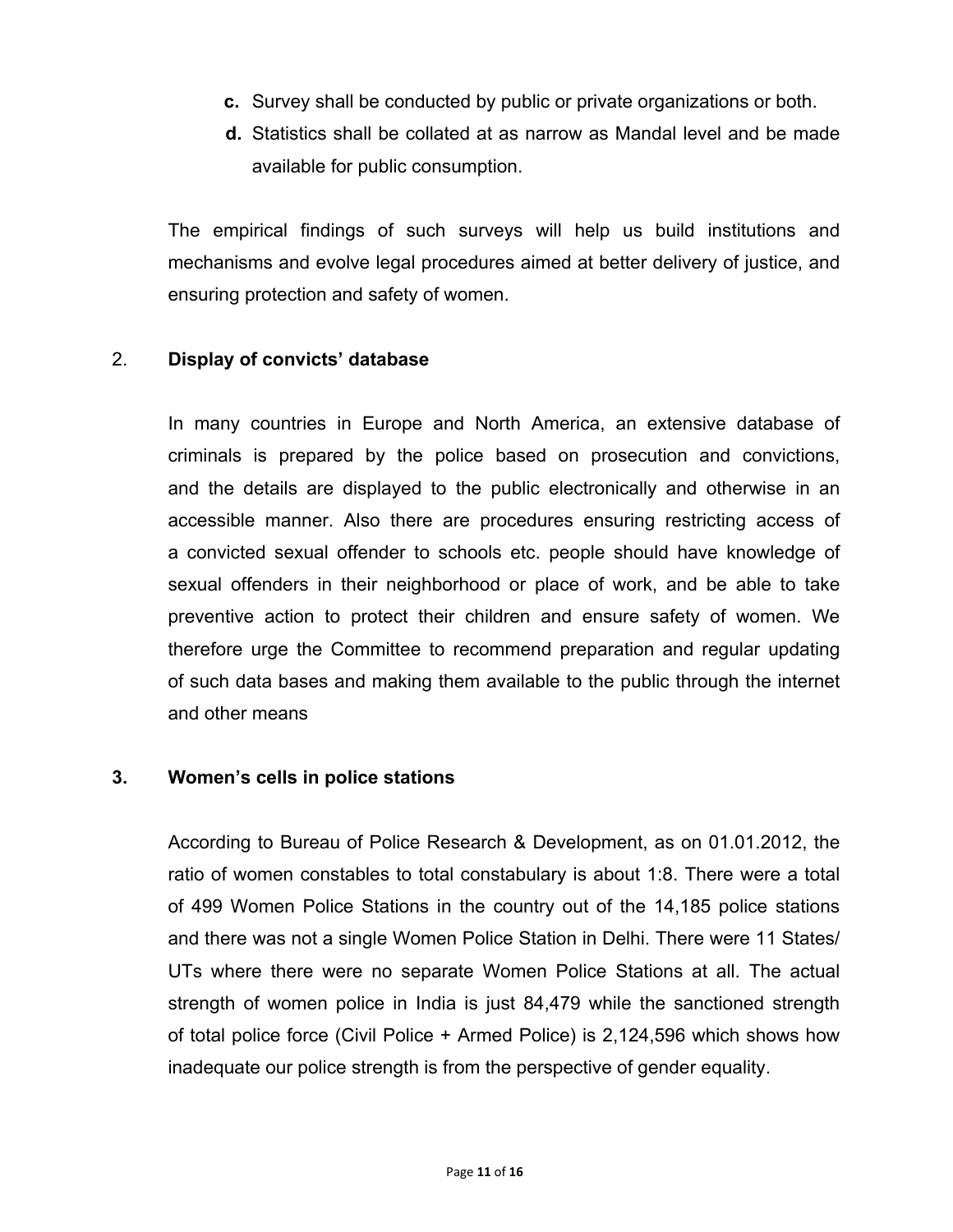Gender representative police is expected to support more effective community relations, since a police service whose composition more adequately reflects the population it serves may result in a greater perception of legitimacy. It can potentially moderate extremes in the use of force. Above all, it can result in a police service that responds with greater alacrity and commitment to preventing abuses of women's rights. For this reason, efforts to recruit women must 'aim high' in the sense of seeking to attract large numbers of women to improve gender parity. Recruitment drives targeting women must avoid gendered divisions of labour and power that relegate women to the lower ranks and the least-valued tasks.

As an immediate step, every police station must be provided with a separate cell for women to handle crimes against women. This cell, consisting of at least four women police personnel, should function in a separate room or enclosure, and must be entrusted with all offences related to women. Such a step will enhance public confidence in policing, and will encourage many hitherto unreported cases to come to light, and witnesses to come forward. As an intermediate and long term measure, the number of women police stations in our country must be increased significantly.

#### 4. **Forensic infrastructure**

The forensic laboratory infrastructure available to the police forces in India is woefully inadequate. We only have four functioning central forensic science laboratories (CFSLs) in the country, and 29 state forensic laboratories, of which only about 15 are properly equipped and are functional. There are 50 regional forensic labs, most of which are not functional. In addition, there are about 342 district mobile forensic units, most of which are non-functional. Three more central labs are now being established. Material in only about 6% of criminal cases is referred to forensic labs in India. There are inordinate delays in forensic examination, and the reports are of poor quality in many cases. Often the staff is not sanctioned, personnel are not posted to sanctioned vacancies, and there is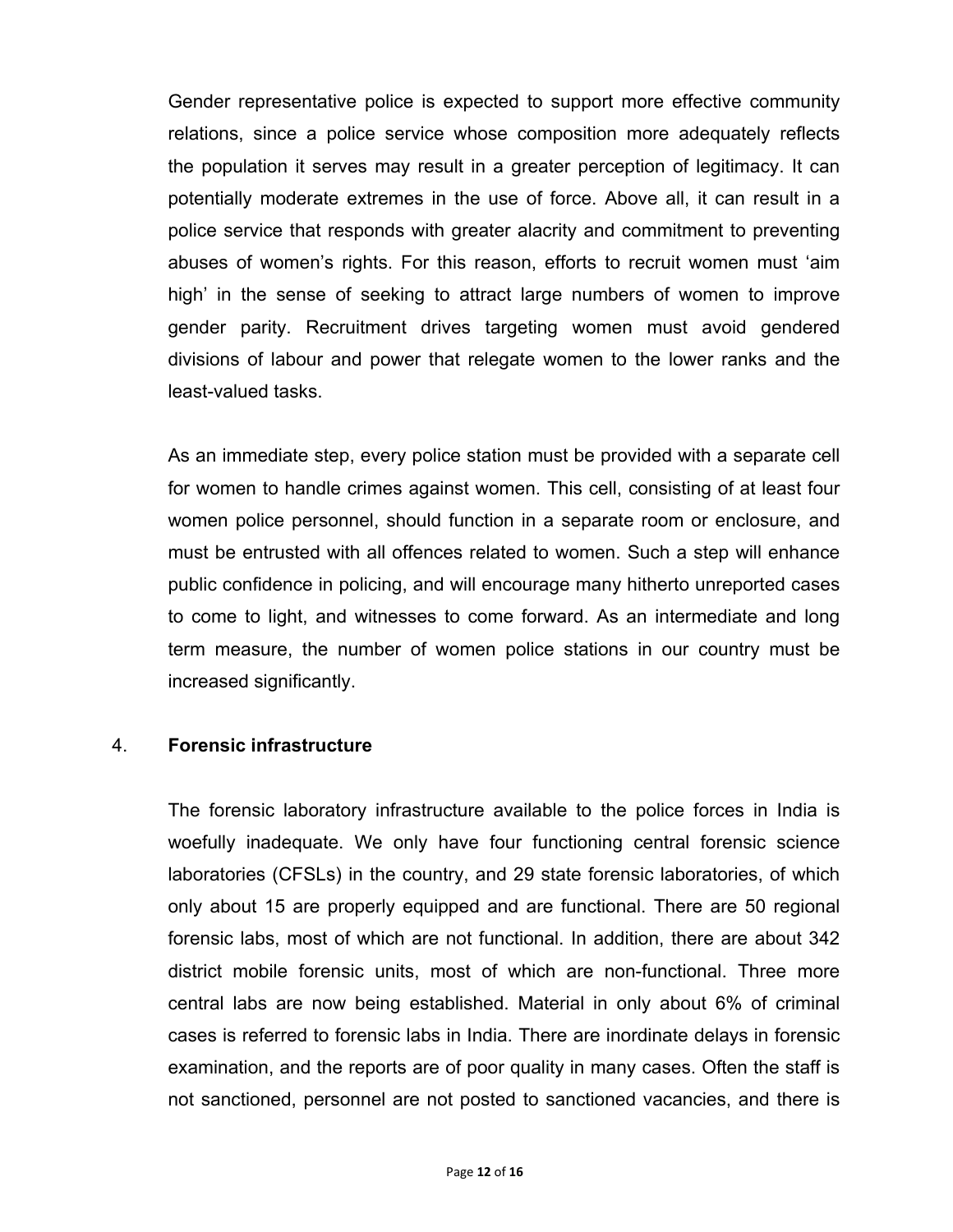very little accountability. Tampering of evidence, false reports and interference in functioning are oft-repeated complaints.

The cost of establishing a good, functional forensic laboratory is only about Rs. 1-2 crore at district or state level. More than capital cost, we need trained, motivated personnel, and systems of accountability to ensure credible, high quality functioning. In the US, there are over 300 well-equipped, state of the art forensic laboratories, deploying over 12500 highly trained scientific personnel for forensic examination. In about 24% of all criminal cases police seek and receive help from forensic experts.

We urge the Committee to recommend a comprehensive restructuring of forensic laboratories, establishing a well-equipped, functional forensic laboratory in every district on priority basis, a national training and monitoring institute for all forensic laboratories, deployment of highly trained personal, and fool-proof mechanisms to ensure that there is no possibility of tampering evidence and to enforce accountability.

## **5. Protocols in dealing with rape cases:**

The police investigation of rape cases is often uninformed and clumsy. Vaginal swabs are sometimes not collected, and rarely is material sent for DNA analysis or forensic examination. Crude methods of investigation are employed, and in many cases the accused escapes conviction because of poor investigation and inadequate evidence.

We urge the Committee to recommend development of protocols and strict adherence to them by the police, forensic examiners and physicians. In all cases of sexual assault, there should be check lists of items to be attended to, and constant, effective monitoring to enforce compliance.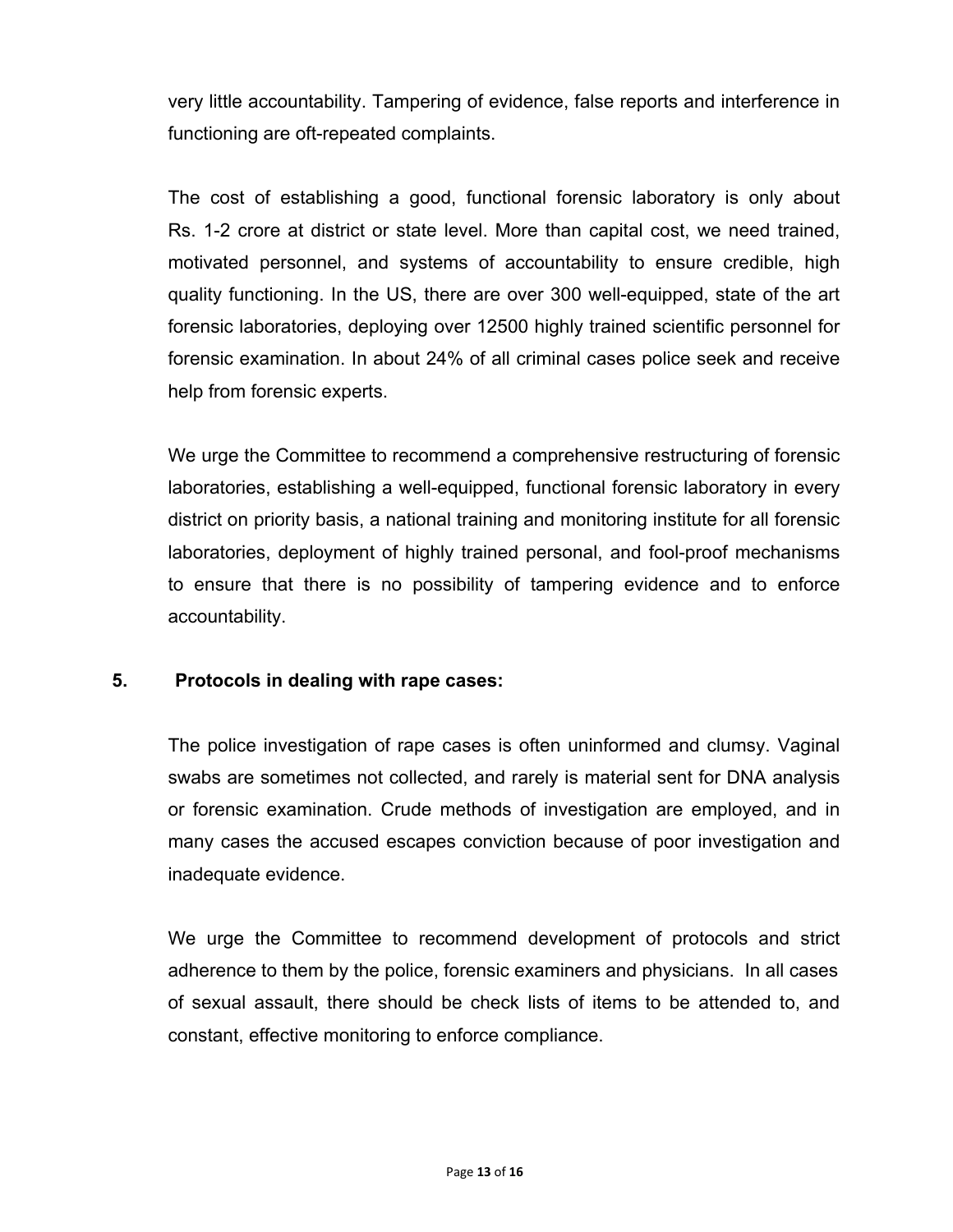## **SAFE kit (Sexual Assault Forensic Evidence collection kit):**

The SAFE kit (Sexual Assault Forensic Evidence collection kit) affords the opportunity to collect any DNA that may have been left by the suspect. The kit is filled with tools that may be used by the examiner for evidence collection during the forensic medical exam. In the Delhi Commission for Women vs. Delhi Police case, 2009 the Delhi High Court pronounced its judgment specifically mandating that a SAFE Kit consisting of a set of items that is used by medical personnel for gathering and preserving physical evidence should be available with all the Government Hospitals. A statutory provision needs to be made by the Government that mandates all Police Stations, Forensic Labs and Government hospitals to be equipped with SAFE kit.

## **6 Rights of Victims**

Victims of rape are often ignorant and consumed by fear. They are in an emotionally disturbed condition, and are highly vulnerable. Added to that, the procedures of investigation and the social stigma attached to rape make the situation unbearable to the victims. Therefore, we urge the Committee to recommend that the rights of victims of rape and sexual assault should be codified and printed in all regional languages, and every complainant and victim should be furnished these copies. Steps should be taken to ensure that they understand these rights.

## **7 Community policing:**

Amicable police public relations provide opportunities for ordinary citizens to contribute to the prevention and detection of crime. Today, however, uncongenial police public relation is thwarting the effectiveness of the police.

A police station can be divided into sectors corresponding to wards and areas at local level. All the household members in a particular sector can constitute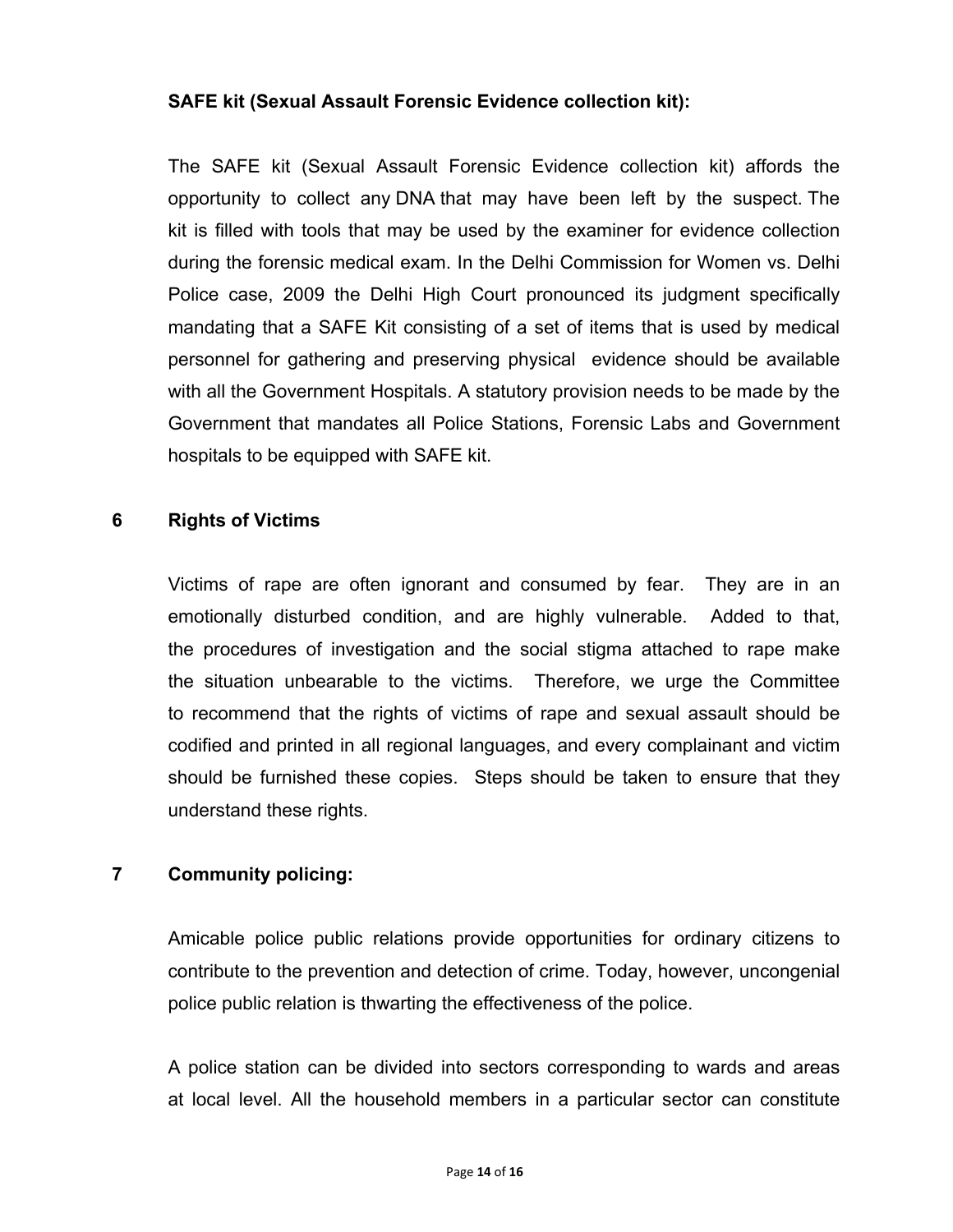a policing committee of that sector. Each sector may have an active group consisting of about 6 respectable persons of that locality (on a rotation basis), a homeguard, a chowkidar and one police constable/head constable as the secretary. An online forum may also be created which can act as an effective interface between police and public. Members of the community can voice their complaints and give their suggestions for providing better policing to the society. Since the active group consists of the members of the community, there exists rapport between the police and the public. It allows the police to establish an effective intelligence network with the target neighbourhood as a result of which the police can identify areas at risk and the level of threat in a particular community. It therefore reaches out to law-abiding people in the community and involves them in the police process, serving as the vital link required to enlist their help in actively promoting order and stability.

The Committee police will be trained to handle simple situations like harassment of girls etc. There will be structured and instant communication with the local enforcement authorities. They will have identity cards, and will supplement police efforts by regular local patrols. They act as a bridge between the community and the police force.

We urge the Committee to recommend creation of a model and establishment of simple, lucid processes and protocols for Community Policing in rural and urban areas separately. We urge creating of such community policing units all over the country to supplement police efforts, and to enhance safety of women.

## **Gender Sensitization**

Media: In many movies, in the guise of entertainment, women are depicted as sex objects. Humiliating women and abduction in the name of love are exhibited and are portrayed acts of heroism, such portrayal of women has profound impact on the impressionable young minds. Therefore, in depiction of women there should be strict enforcement of censorship particularly, it is necessary to ensure that all scenes and themes which legitimize or condone any form of use of force